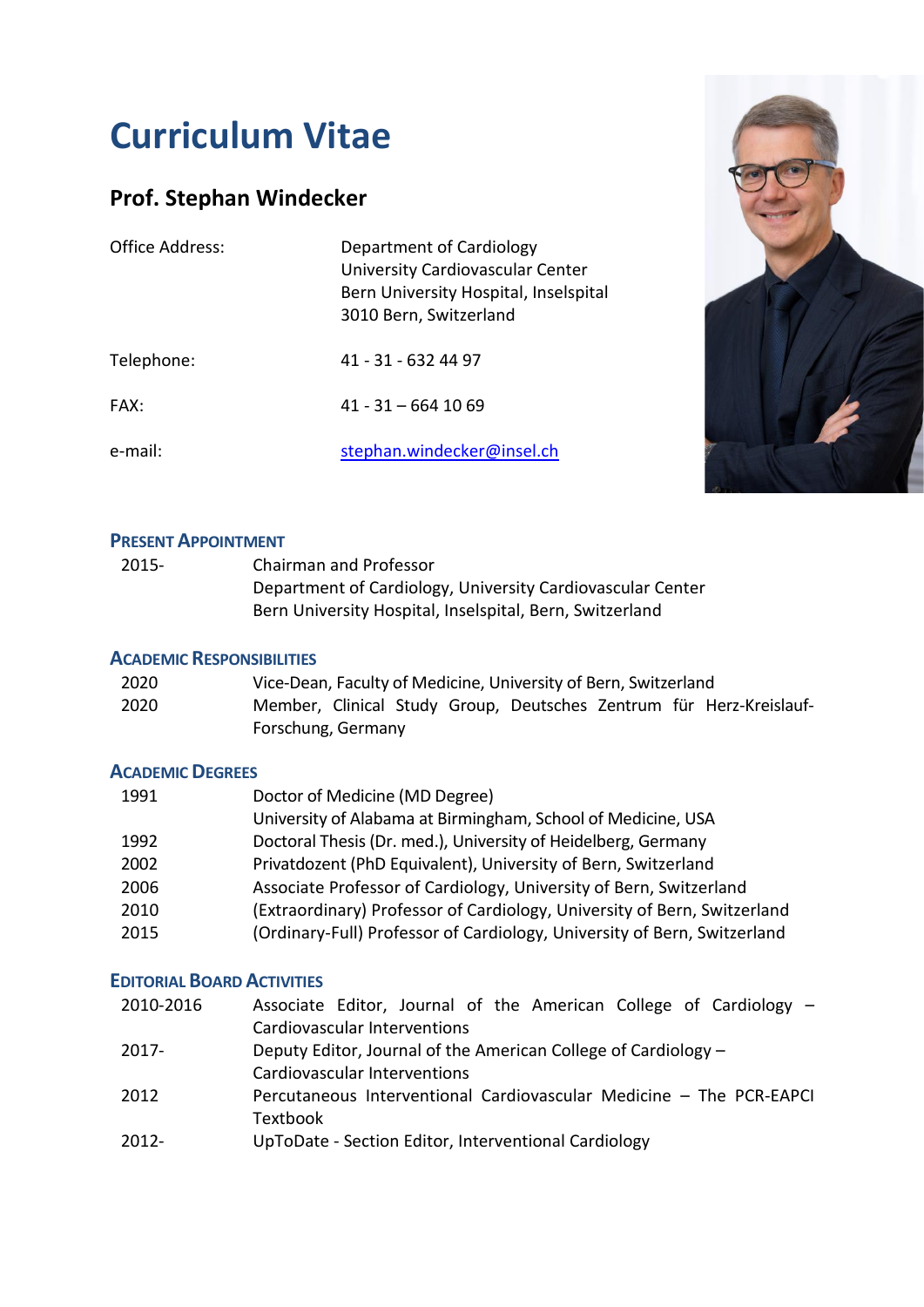#### **EUROPEAN SOCIETY OF CARDIOLOGY ACTIVITIES**

| $2007 -$  | Fellow of the European Society of Cardiology                               |
|-----------|----------------------------------------------------------------------------|
| 2008-2012 | Member of the ESC Press Committee, Editor of the ESC Congress News         |
| 2012-2014 | Chairperson, ESC/EACTS Guidelines on Myocardial Revascularization          |
| 2013-2017 | Chairperson, Task Force, Revision of the EU medical device advisory        |
|           | document on the evaluation of coronary stents (MEDDEV 2.7.1)               |
| 2014-2016 | President of the European Association of Percutaneous Cardiovascular       |
|           | Interventions (EAPCI)                                                      |
| 2016-2018 | Chairman, ESC Clinical Practice Guideline Committee (1 <sup>st</sup> term) |
| 2018-2020 | Chairman, ESC Clinical Practice Guideline Committee (2 <sup>nd</sup> term) |
| 2020-2022 | Chair, ESC Congress Program Committee                                      |

#### **RESEARCH INTERESTS**

Clinical trials with focus on the evaluation of intracoronary devices and drugs for the treatment of coronary artery disease, antithrombotic therapy for patients requiring cardiac device implantation, and research related to minimal-invasive heart valve treatment including transcatheter aortic, mitral and tricuspid valve interventions.

#### **SELECTED PUBLICATIONS**

- 1. **Windecker S**, Remondino A, Eberli FR, Jüni P, Räber L, Wenaweser P, Togni M, Billinger M, Tüller D, Seiler C, Roffi M, Corti R, Sütsch G, Maier W, Lüscher T, Hess OM, Egger M, Meier B. Sirolimus-eluting and paclitaxel-eluting stents for coronary revascularization. *N Engl J Med* 2005;353:653-62
- 2. **Windecker S**, Serruys PW, Wandel S, Buszman P, Trznadel S, Linke A, Lenk K, Ischinger T, Klauss V, Eberli F, Corti R, Wijns W, Morice MC, di Mario C, Davies S, Eerdmans P, van Es GA, Meier B, Jüni P. Biolimus-Eluting Stent With Biodegradable Polymer Versus Sirolimus-Eluting Stent With Durable Polymer For Coronary Revascularisation: A Randomised Controlled Trial. *Lancet* 2008;372:1163-73
- 3. Serruys PW, Silber S, Garg S, van Geuns J, Richardt G, Buszman P, Kelbaek H, van Boven AJ, Hofma SH, Linke A, Klauss V, Wijns W, Macaya C, Garot P, DiMario C, Manoharan G, Kornowski R, Ischinger T, Bartorelli A, Ronden J, Bressers M, Gobbens P, Negoita M, van Leeuwen, **Windecker S**. Comparsion of zotarolimus-eluting and everolimus-eluting coronary stents. *N Engl J Med* 2010;363:136-46
- 4. Meier B, Kalesan B, Mattle H, Khattab A, Hildick-Smith D, Dudek D, Andersen G, Ibrahim R, Schuler G, Walton A, Wahl A, **Windecker S**, Jüni P, for the PC Trial Investigators. Percutaneous closure of patent foramen ovale in cryptogenic embolism. *N Engl J Med* 2013;368:1083-91
- 5. Pilgrim T, Heg D, Roffi M, Tüller D, Muller O, Vuillomenet A, Cook S, Weilenmann D, Kaiser C, Jamshidi P, Fahrni T, Moschovitis A, Noble S, Eberli F, Wenaweser P, Jüni P, **Windecker S**. Ultrathin strut biodegradable polymer sirolimus-eluting stent versus durable polymer everolimus-eluting stent for percutaneous coronary revascularization (BIOSCIENCE): a randomized, single-blind, non-inferiority trial. *Lancet* 2014;384:2111-22
- 6. Siontis G, Stefanini G, Mavridis D, Siontis K, Alfonso F, Pérez-Vizcayno M, Byrne R, Kastrati A, Meier B, Salanti G, Jüni P, **Windecker S**. Percutaneous coronary interventional strategies for treatment of in-stent restenosis: a network meta-analysis. *Lancet* 2015;386:655-64
- 7. Vranckx P, Valgimigli M, Jüni P, Hamm C, Steg PG, Heg D, van Es GA, McFadden EP, Onuma Y, van Meijeren C, Chichareon P, Benit E, Möllmann H, Janssens L, Ferrario M, Moschovitis A, Zurakowski A, Dominici M, Van Geuns RJ, Huber K, Slagboom T, Serruys PW, **Windecker S**; GLOBAL LEADERS Investigators. Ticagrelor plus aspirin for 1 month, followed by ticagrelor monotherapy for 23 months vs aspirin plus clopidogrel or ticagrelor for 12 months, followed